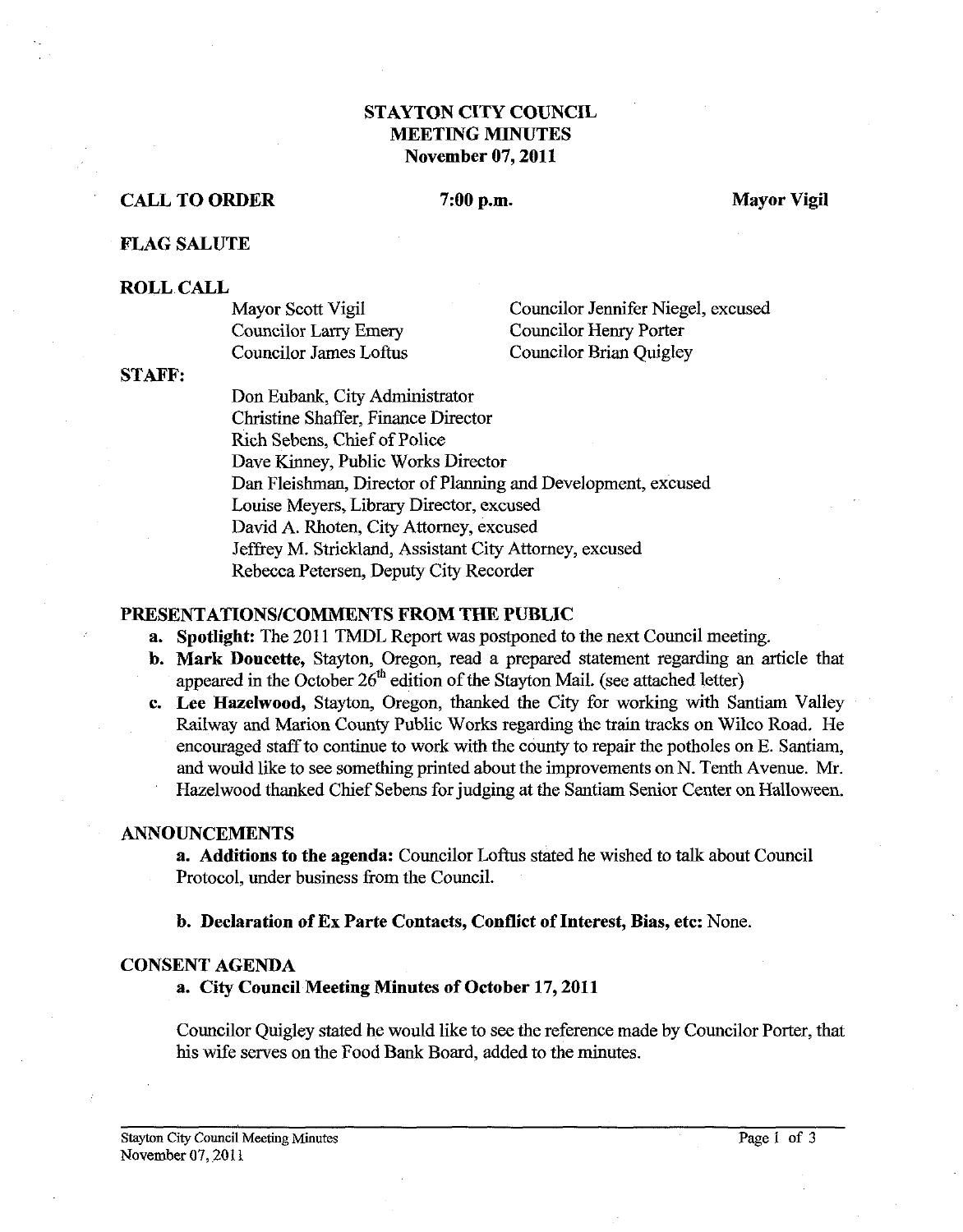**Motion:** From Councilor Quigley, seconded by Councilor Emery, to approve the meeting minutes of October 17, 2011 as amended. Motion passed: 3:O (Emery, Porter, Quigley) (Councilor Loftus stated he was present)

#### **PUBLIC HEARINGS** - None

### **UNFINISHED BUSINESS** -None

### **NEW BUSINESS**

## **Bid Award for Sewer Line Cleaning, TV Inspections** & **Manhole Repairs**

- **a.** Staff Report: Mr. Kinney reviewed the staff memorandum included in the packet materials.
- **b. Council Deliberation:** Councilor Loftus asked if the \$141,000 would cover all aspects of the sanitary sewer collection maintenance and repair. Mr. Kinney stated C-More Pipe's work is specifically for the TV inspection of the storm and sanitary, and Seal Tech will be to repair manholes. If a break occurs in the main lines C-More would put a slip seal inside the pipe. If pipe needs to be dug out it would be contracted, on a case by case basis.

# **c. Council Decision:**

**Motion:** From Councilor Emery, seconded by Councilor Loftus, to award the bid for Television Inspection, Cleaning and Repair of the Sanitary Sewer and Storm Water Systems to C-More Pipe Services Company (Schedule 1 - Base Bid and Schedule 2 - Additive Alternatives 1 to 2) for the amount of \$1 17,184. **Motion passed: 4:O.** 

**Motion:** From Councilor Emery, seconded by Councilor Loftus, to award the bid for manhole repairs to Seal Tech, Inc. (Schedule  $2 -$  Additive Alternates 3 to 8) for the amount of \$40,640. **Motion passed:** 4:O.

# **STAFFICOMMISSION REPORTS**

**a. Mid-Valley 211 Agency:** Chief Sebens explained that the United Way organization recently partnered with the Human Services 21 1 program. The program allows people to locate services in their area to help meet their social and economic needs. In response to questions from the Council, Chief Sebens stated the organization is planning to have the program be available nation wide. If someone is aware of a service that is not listed in a particular area, it can be added. No fee is charged to the city for the service.

# **PRESENTATIONSICOMMENTS FROM THE PUBLIC** - None

**BUSINESS FROM THE CITY ADMINISTRATOR - Mr. Eubank reminded the Council of a** work session regarding the Local Option Levy to be held November  $14<sup>th</sup>$ . Councilors Loftus and